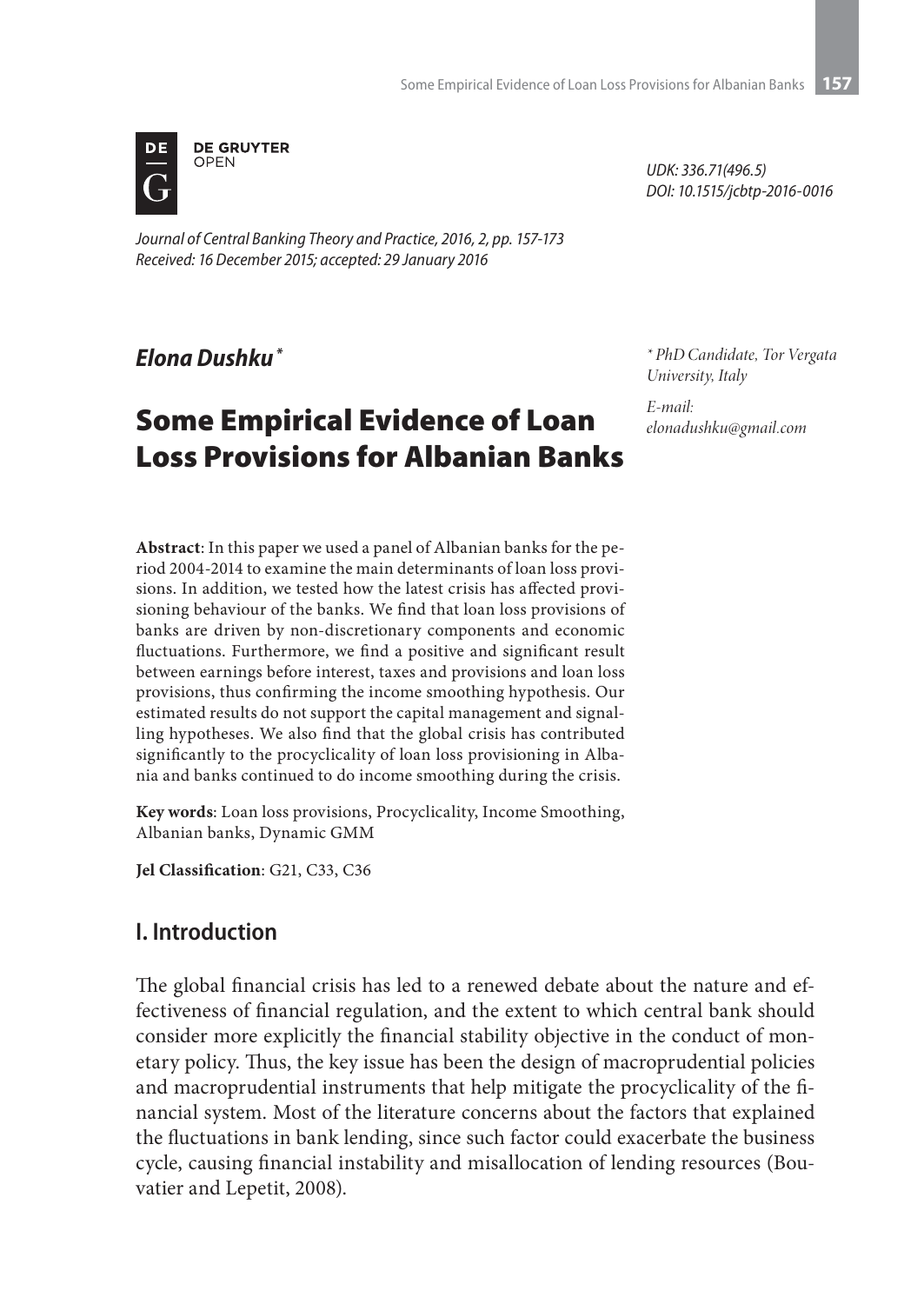Despite bank lending channel, (Bernanke and Gertler, 1995) emphasize the role of imperfections in the market for bank debt and bank capital channel (imperfection in the market for bank capital) is another factor that can amplify the cyclicality of bank lending is the provisioning system.

Provisioning rules and capital management are linked through the coverage of credit risk, where expected losses have to be covered by loan loss provisions (LLP), while unexpected losses have to be covered by bank capital. Therefore, it is important for banks to properly manage LLP to ensure that sufficient amounts are allocated to counterbalance non-performing loans (NPL) mainly throughout financial turmoil. So the main function of LLP is to cover expected losses but LLP is an important tool to pursue other objectives that drive managerial discretionary behaviour such as income smoothing, signalling, and capital management. These factors, together with non-discretionary components and economic fluctuation, determine the provisioning policy of banks.

During the recent financial crisis, the Albanian economy experienced a significant slowdown from 6% to 2% that was accompanied by the shrinking of bank lending, a higher NPL ratio that reached the highest level in the SEE region of around 22%, a reduction of revenues, and a higher level of LLP which both led to further revenue losses. Thus investigation of the main determinants of loan loss provisions is an important issue for stability of the financial system in Albania and for the policymakers to determine the most appropriate provisioning system.

In this paper, we used a panel of 15 banks for the period 2004-2014 to examine the main determinants of LLP in Albania. In addition, we tested how the latest crisis has affected provisioning behaviour of the banks. Based on our best knowledge, this study investigates the provisioning policy of the banks in Albania and contributes by filling the gap in the empirical evidence for this SEE country.

Our empirical results support the hypothesis that the provisioning for loan losses in the Albanian banking system is procyclical and that increasing the level of provisions during economic downturn can lead to a considerable reduction in credit supply, which can further amplify changes in the business cycle. Also nondiscretionary components drive the LLP behaviour of the Albanian banks. Furthermore, we find a positive and significant result between earnings before interest, taxes and provisions and LLP confirming the income smoothing hypothesis. Our estimated results do not support capital management and signalling hypotheses. We also check whether the global crisis has changed the provisioning policy of banks in Albania. We find that the global crisis has contributed significantly to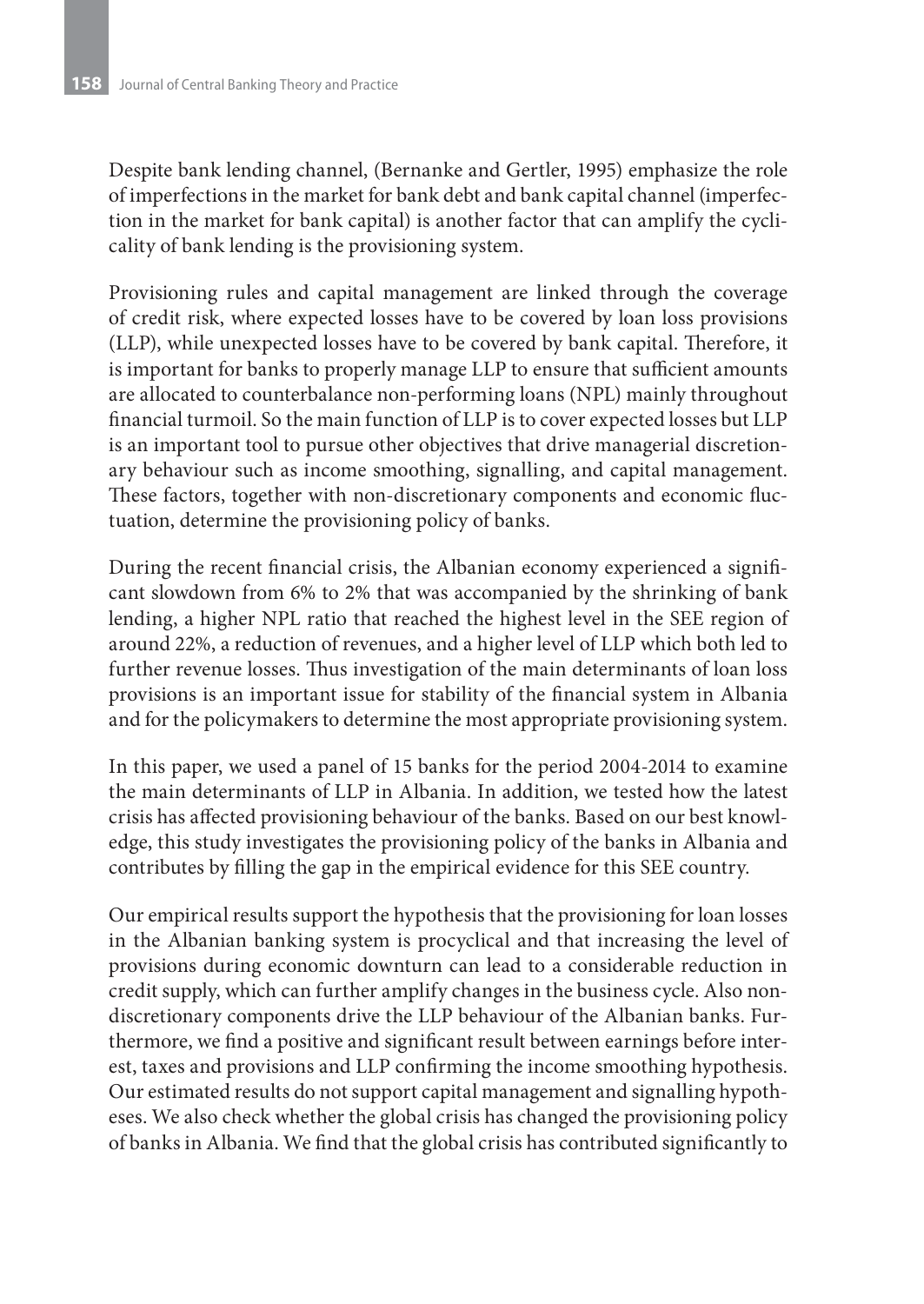the procyclicality of loan loss provisioning in Albania and the banks continued to do income smoothing during the crisis.

The structure of the paper is as follows: Section 2 presents a brief literature overview and the existing empirical results. Section 3 describes the methodology and data. In section 4 we demonstrate the empirical results and Section 5 concludes.

# **II. Literature Review**

The latest financial crisis has shown the important relationship between credit growth, banks` income, capital adequacy ratio and provisioning practices (FSF, 2009). Loan loss provisioning policies are critical in assessing financial system stability and they are vital policies that influence earnings of banks, their capital position and, therefore, the credit supply (Beaty and Liao, 2009).

Basically, loan loss provisioning should reflect the confidence of bank managers about their loan portfolio quality, which means that provisions should cover the entire spectrum of expected credit losses in case they really believe that loan loss provisioning is the best indicator of true credit risk (Dugan, 2009).

Practically, as it is also emphasized by Borio and Lowe (2001), Bikker and Hu (2002), and Leaven and Majnoni (2003) that loan loss provisioning has a historical procyclical nature, which relates to the assets' quality. Another factor that affects the provisions` procyclicality is the business cycle and its developments. Difficulties in determining the business cycle behaviour can lead to a lack of coordination between the credit risk assessment and the time of introducing loan loss provisioning. Meanwhile, also referring to the methodology of calculating loan losses, loan loss provisioning takes into account only losses incurred from loans but not expected credit losses (Li, 2009).

Loan loss provisioning policies are estimated to vary from one country to another and they are influenced by accounting practices, regulatory and tax policies of the country. There are two main approaches to provisioning: specific provisioning and general provisioning (Cortovaria et al., 2000). The specific provisioning is determined based on the specific accounting rules and depends on recognized credit losses, which increase the specific reserve for loan losses and are deducted from total assets. The general provisioning needs to cover expected credit losses and is added to the overall reserve for loan losses, on the liability side (banks' balance sheet liabilities). According to Bouvatier and Lepetit (2008), banks do not strictly implement any statistical method to calculate total provisioning, which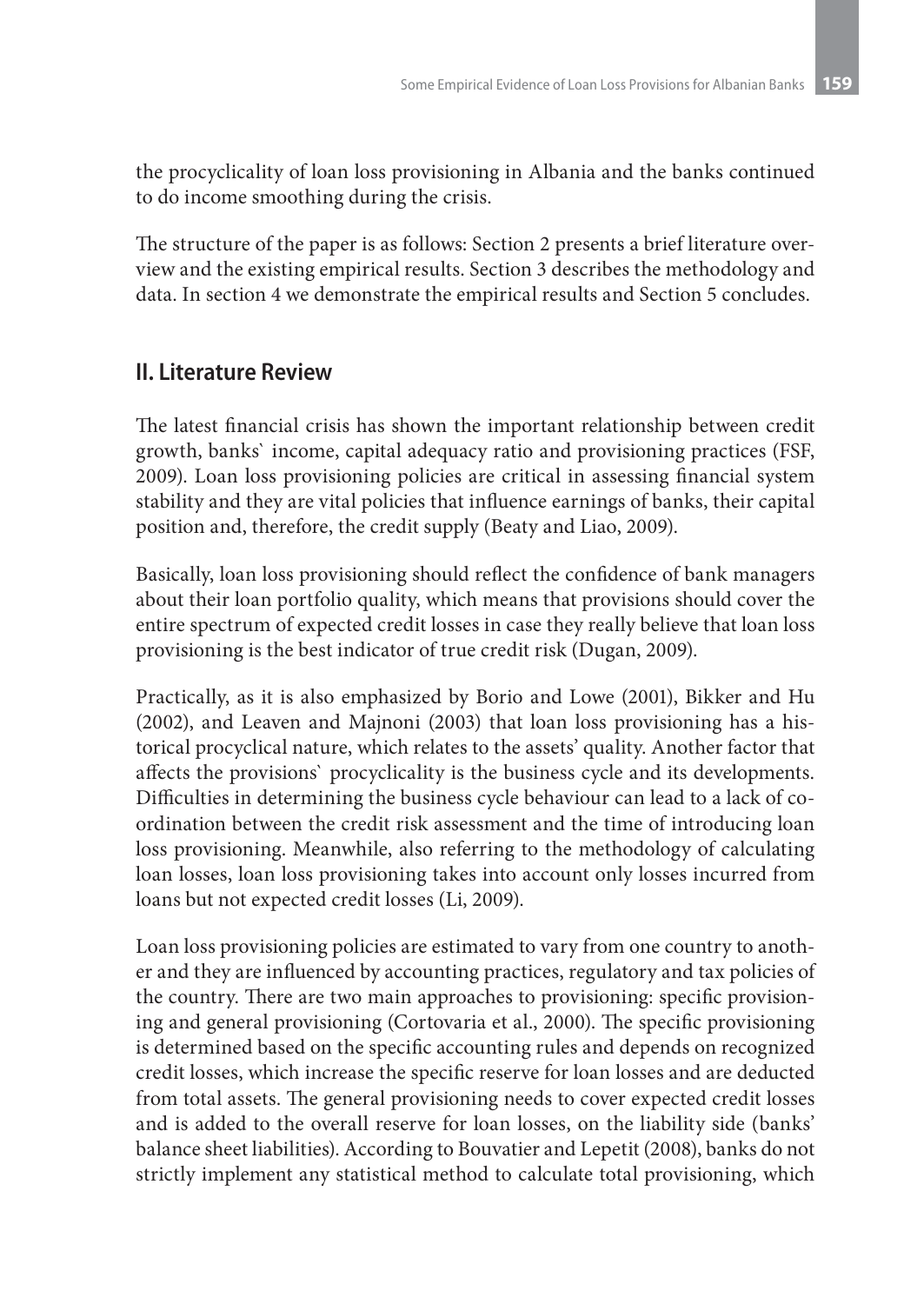depends partly on the total credit growth and can be affected easily by discretionary behaviour of bank managers.

Based on the literature review, two components that compose loan loss provisions are: the non-discretionary component and the discretionary component (Bouvatier and Lepetit, 2008).

The non-discretionary component is made to cover expected credit losses in a bank's loan portfolio (Perez et al, 2006). Thus provisioning practices of banks depend on the assessment banks have for expected credit risk, which is linked to default risk, macroeconomic risk, interest rate risk, exchange rate risk, etc. This nature of provisioning is said to be backward-looking since banks mainly relate non-discretionary provisions to identified credit losses. During economic upswings, the number of credit losses is minor, which implies that banks make lower provisions, while during the economic downturns, loan loss provisions increase due to higher risk of loans default. Hence, nondiscretionary component strengthens the cyclicality nature of loan loss provisioning and lead to a misevaluation of expected credit losses (Bouvatier and Lepetit, 2008). The expected credit risk appears as soon as a loan is granted and not only during the downturn when losses are finally recognized. The cyclicality of loan loss provisions affects banks' profits and banks' capital that could influence banks` incentive to grant new loans.

The discretionary component takes into consideration the used of loan loss provisions for management objectives, which are: income smoothing, capital management and signalling (Liu et al, Ahmed et al, 1999, Lobo and Yand, 2001).

Through *income smoothing* banks tend to minimize the variance of reported earnings, which implies increasing loan loss provisions during an expansionary phase and decreasing during a recession phase. As a result, income smoothing may have a positive impact on bank lending.

*Capital management* refers to the use of loan loss provision to achieve regulatory capital targets when bank faces capital constraints. General and specific provisions reduce Tier 1 capital through their effect on earnings. Since loan loss provisions are a part of Tier 1 capital and deduct from risk-weighted asset, an increase of general provision can increase regulatory capital, especially if the increase of Tier 2 is higher than the decrease of Tier 1. The capital management hypothesis implies a negative relationship between capital and provisions. According to Perez et al, 2006, Fonseca and Gonzales, 2008, the relationship between capital and provisions is not very clear for banks that operate under Basel I, it depends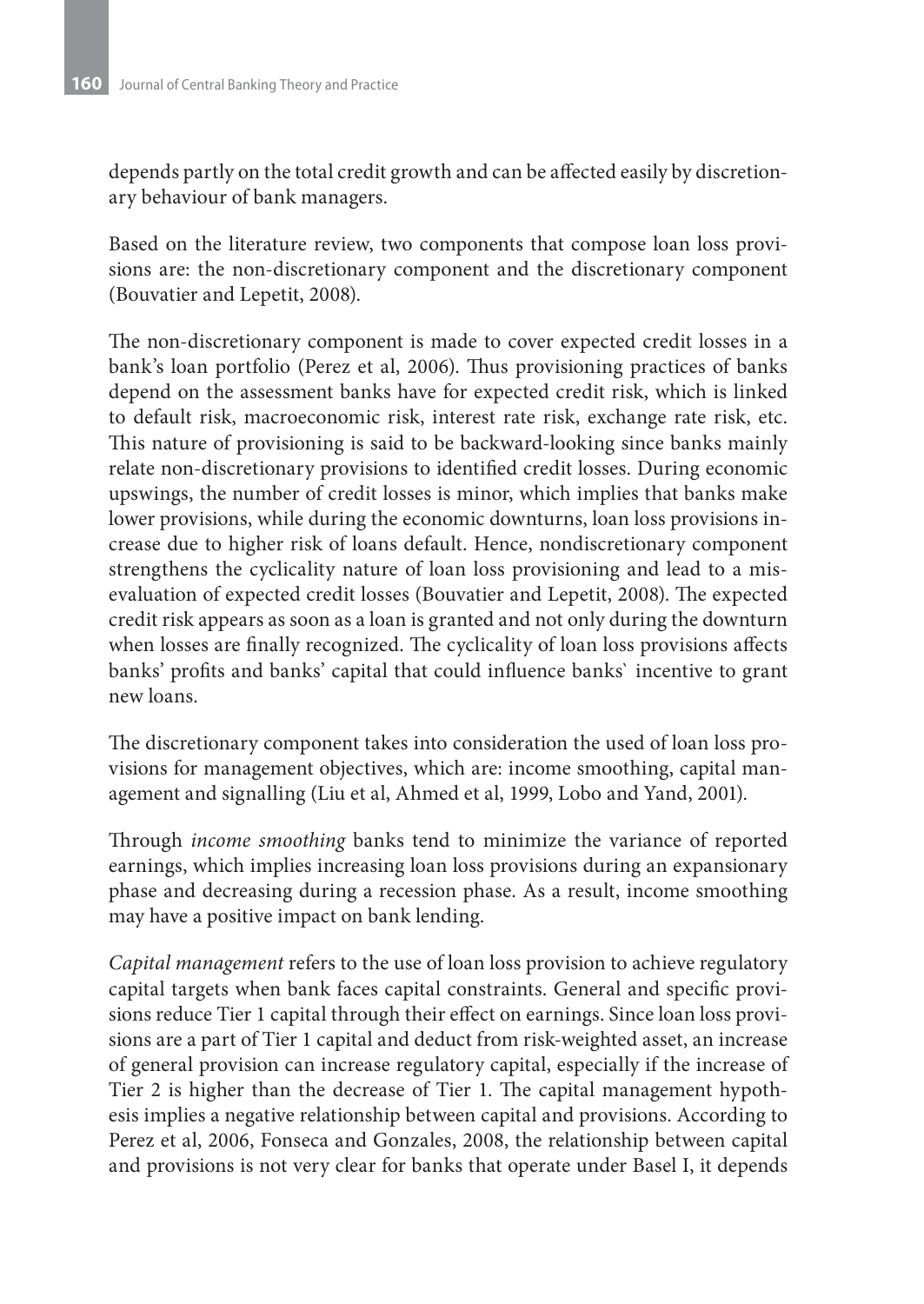on the level of capital put in Tier 1 and Tier 2, and loan loss reserves are not included in Tier 1 capital.

*Signalling behaviour* refers to an increase of loan loss provisions to signal financial strength of banks to indicate that they are enough robust to absorb future potential losses by increasing the current loan loss provisions.

The work of Greenawalt and Sinkey (1988) is among the first research studies that have analysed the loan loss provisioning policy of banks focusing more from on the account perspective on whether provisions were used by bank to smooth earnings. While another strand of research is focused on the procyclicality of loans loss provisions over the business cycles. Borio et al (2001) in their early work reported a negative significant relationship between loan loss provisions of banks in 10 OECD countries over the business cycle. Other studies that have investigated this relationship are those of Cavallo and Majnoni, 2001; Bikker and Hu, 2002; Leaven and Majnoni, 2003; Bikker and Metzemakers, 2003, 2004; Bouvatier and Lepetit, 2008; Perez et al 2008; Skala, 2014.

Based on the empirical literature, the main explanatory variables that are used to explain the behaviour of loan loss provisioning are presented below:

*Credit quality measures* are important determinants of loan loss provisions, given that provision are established to cover credit losses. Thus the main variables that are used in literature to measure credit quality are: the non-performing loan ratio, a change of the non-performing loan ratio, and the loan to assets ratio. We expected a positive relationship between these three variables and loan loss provisioning, so an increase of credit risk implies higher provisioning. These results are found in almost all studies [e.g. see Cavallo and Majnoni (2001); Bikker and Metzemkars (2005); Bouvatier and Lepetit (2008); Perez et al (2008)].

Another variable that is used as a proxy of credit quality is the loan growth, where higher levels of loan growth may reflect higher credit risk. However, in some studies, such as Cavallo and Majnoni, (2002) Leaven and Majnoni (2003), Packer and Zhu (2012), and Skala (2014) the authors find a negative relationship between loan growths and provisioning, which reflect the fact the provisions decline when new loans surge. A positive relationship between loan growth and provisioning is found in the research work of Bikker and Metzemakers (2005) and Fonseca and Gonzales (2008).

*Earnings before interest, taxes and provisioning* are another factor that determines the procyclicality behaviour of loan loss provisioning. We expect a positive relationship between earnings if banks use provisions to smooth earnings,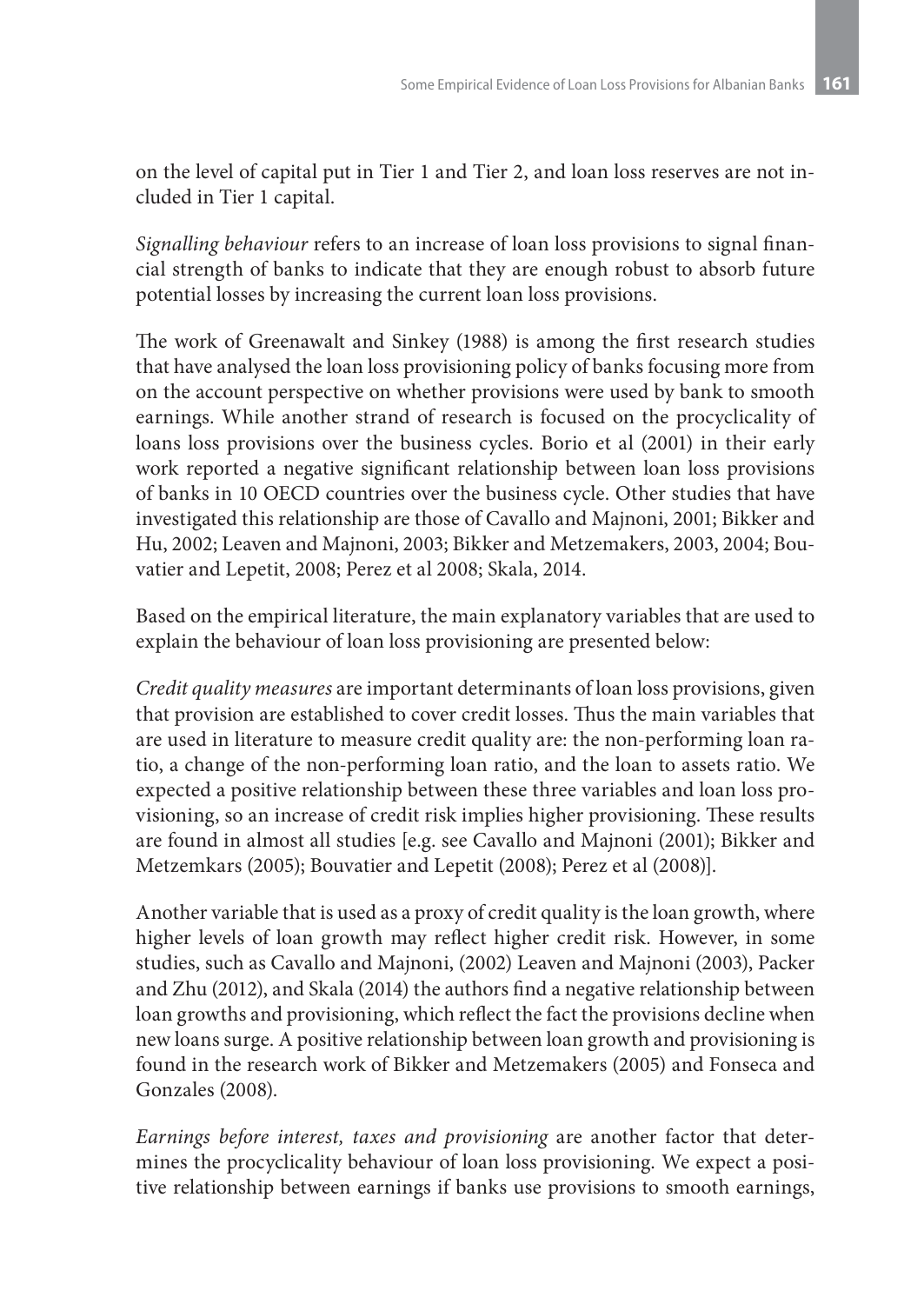thus supporting income smoothing behaviours. Bank managers may seek to reduce earnings variability to signal lower business risk, decrease funding costs, and diminish tax expense or to improve management rewards (Fonseca and Gonzales, 2008). Empirical evidence found in the work of Cavallo and Majnoni, (2002); Leaven and Majnoni, (2003) Bikker and Metzemakers (2005), Bouvatier and Lepetit (2008) confirmed a positive relationship between earnings and provisions, thus supporting the income smoothing hypothesis.

*The capital to assets ratio* is used as explanatory variable to test the capital management hypothesis. A negative relationship between the capital to assets ratio and loan loss provisions implies that banks make higher provisions when capital is low. This is consistent with capital reduction being correlated with the efforts to build up greater reserve cushion. Similar results are found in the work of Bikker and Metzemakers (2005), Foncesaand Gonzales, (2008). Bikker and Metzemakers (2005) state that this negative relationship reflects the fact that some banks sustain higher risk compare to the others, thus creating higher losses and a lower capital ratio.

*Real GDP growth* is used in the literature to proxy the business cycle. Most of the studies find a negative relationship between loan loss provisions and real GDP, confirming thereby that provisioning are procyclical. Banks tend to increase provisions during the period of economic downturns and to decrease them during economic upswing [Leaven and Majnoni, (2002), Bikker and Hu (2002)]. An additional approach explained by Borio et al (2001), state that provisioning behaviour of banks is countercyclical. So a positive relationship of provisioning with the business cycle implies that banks make higher provisions during the period of economic upturns and decrease them during the period of economic downturns. This counter cyclicality behaviour of banks implies that they are forwardlooking in estimating their risk.

In the case of Albania, this empirical paper represents the first attempt using bank level data to assess the determinants of loan loss provisioning behaviour of the banks. Investigation of this link is important for policymakers not only by assessing the impact that provisions have in credit risk but also for more prudential financial stability policies.

# **III. Methodology and Data**

The key objective of this paper is to empirically test the determinants of LLP for the Albanian banking sector. Theoretical and empirical literature suggests that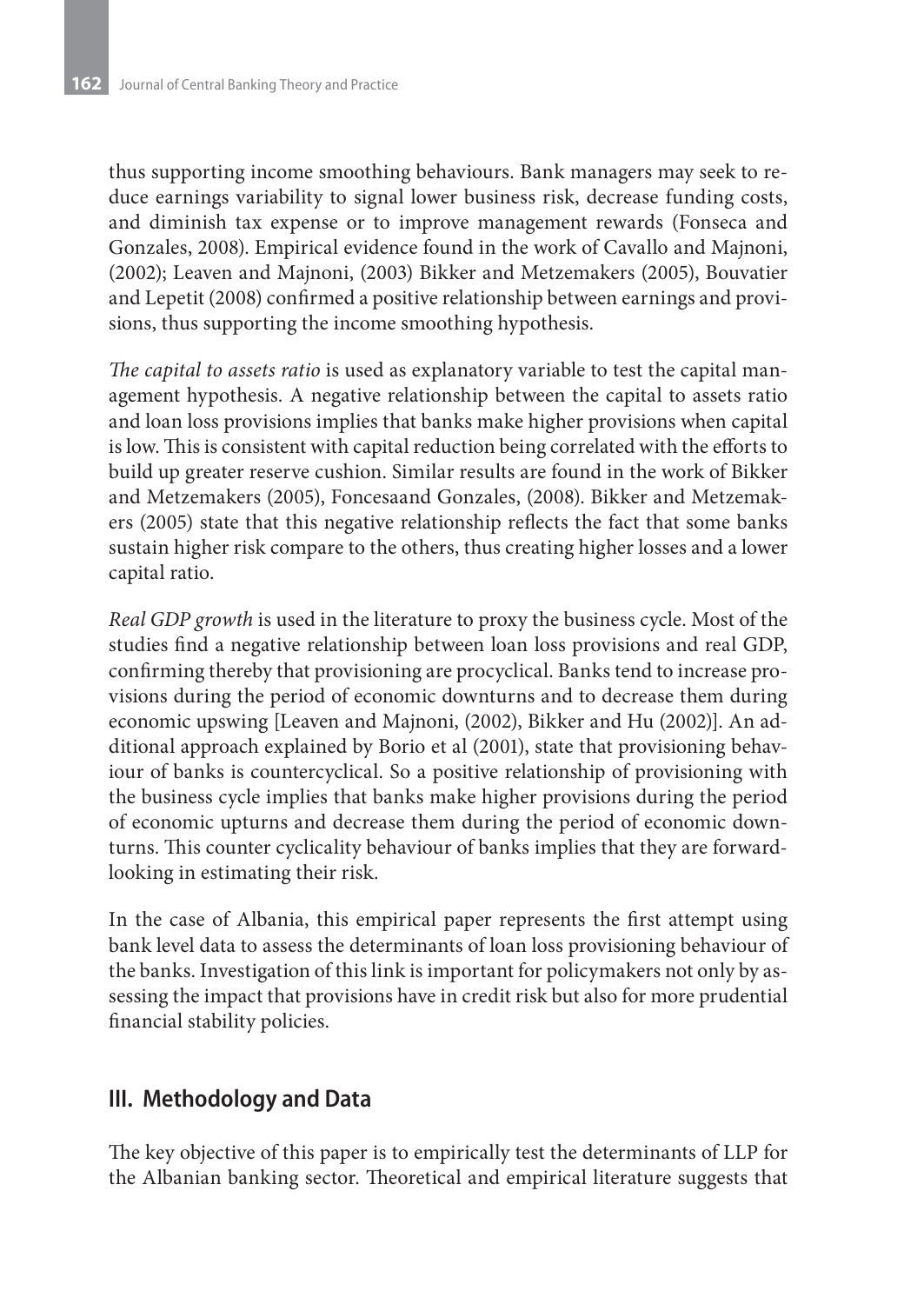the following two are the main component which could explain the loan loss provisioning behaviour: non-discretionary component and discretionary component, and also economic cycle. As mentioned above, the non-discretionary component is related to the covering of expected losses and credit risk of bank portfolio. This factor, together with economic cycle, could be strongly cyclical. The main variables that we consider to take into account the non-discretionary component are: the ratio of non-performing loans to total loans (*NPL<sub>i</sub>*,) and the first differences of non-performing loans ratio  $(DNPL_{i,t})^1$  as measures of credit risk. We include also the ratio of loans to total assets, *Loan\_rate<sub>it</sub>* which serves as a proxy for expected loan losses and we expect a positive relationship between these variables and loan loss provisioning.

The discretionary component of LLP results from three different management objective, which are: income smoothing behaviour, capital management behaviour, and signalling behaviour. Based on the income smoothing theory, banks tend to increase (decrease) LLP when earnings are expected to be high (low). A positive relationship between earnings and LLP indicate that banks use provisions to smooth earning, while a negative relationship between these variables indicates procyclicality. The ratio of earnings before interest, taxes and loan loss provision over total assets (*EBTP<sub>ir</sub>*) is used as a variable to test the income smoothing hypothesis.

Furthermore, as Biker and Metzemakers, (2002), Bouvatier and Lepetit, (2008) indicated, we have included the capital to asset ratio to test the capital management hypothesis in the case of banks in Albania. Banks with a lower level of capital can use provisions to test the build-up of a greater reserve buffer. To test the capital management hypothesis, we have included the deviation of the capital adequacy ratio with respect to 12 per cent, divided by 12 per cent *CAP<sub>it</sub>*. A negative relationship between capital to asset ratio and loan loss provisions supports the capital management hypothesis: more provisioning when the capital ratio is relatively low. This negative link reflects also that some banks hold a greater share of risky loans and have a lower capital ratio (Ahmed et al, 1999).

Loan loss provisions could also be used to signal financial strength, and so as Bouvatier and Lepetit, (2008) we have used the one-year-ahead percentage change of earnings before interest, taxes and provisions to test signalling behaviour of the banks  $SIGN_{i,t}^2$ . A positive relationship between this variable and LLP confirm that banks use LLP to signal their financial strength.

<sup>&</sup>lt;sup>1</sup> Where  $(DNPL_{i,t}) = NPL_{i,t}$  -  $NPL_{i,t-4}$ 

<sup>&</sup>lt;sup>2</sup> Where  $\overline{SIGN}_{i,t} = (EBTP_{i,t+4} - EBTP_{i,t})/EBTP_{i,t}$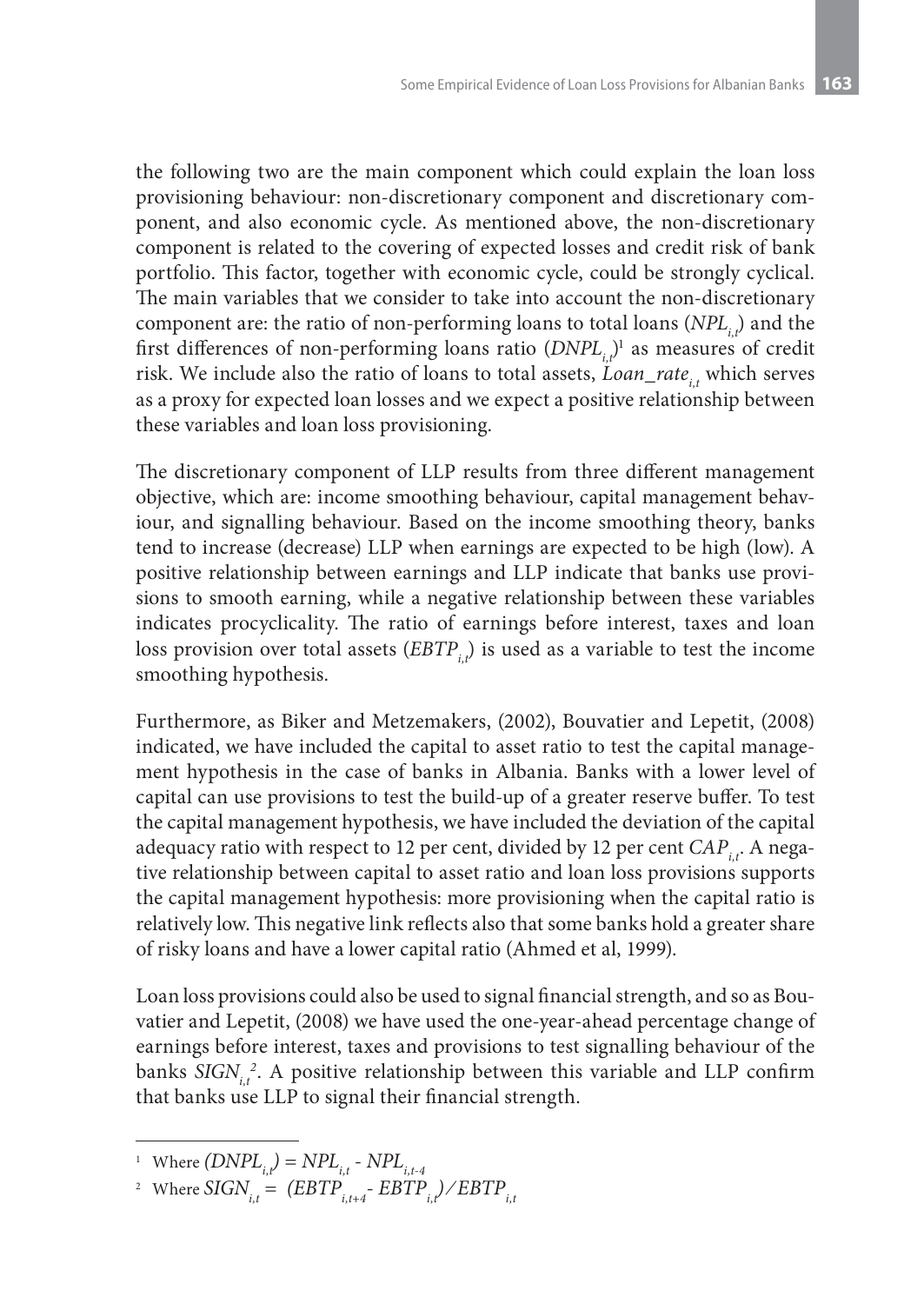$GDP_{g_{i}}$  is a proxy of business cycle conditions measured through real GDP growth, which is used to capture the procyclicality of loan loss provisions. A positive relationship between loan loss provisions and real GDP reflect the counter cycle behaviour of banks, so they profit from better economic conditions to expand their reserve buffers (Leaven and Majnoni, 2003), while a negative link between these two variables indicates that banks create additional provisions as a result of economic downturn following a more pro-cyclical behaviour.

In order to investigate the determinants of loan loss provisions of banks in Albania we use a similar approach proposed by Bouvatier and Lepetit (2008) and Packer and Zhu (2012). Equations (1) model the link between total LLP and the explanatory variables as follows:

$$
LLP_{i,t} = \alpha_o + \alpha_l LLP_{i,t-1} + \alpha_2 EBTP_{i,t} + \alpha_3 NPL_{i,t} + \alpha_4 DNPL_{i,t} + \alpha_5 Loan\_rate_{i,t} + \alpha_6 CAP_{i,t} + \alpha_5 SIGN_{i,t} + \alpha_6 GDP_{-}g_{i,t} + u_{i,t}
$$
 Eq. (1)

Where subscripts *I* and *t*, denote respectively banks and quarterly, and  $u_{i}$  is the error term. Our dependent variable is  $LLP_i$ , which show the level of loan loss provisions (specific provisions plus general provisions) for banks i at in the quarterly t, scaled by total assets. To take to account the dynamic adjustment of  $LLP_i$ , we introduce the lagged dependent variable as explanatory variables. Thus if banks adjust their provisions slowly to recognize potential losses against loans following a default event, then provisions could be systematically related to each period. We have used dynamic panel data analysis, especially Arellano Bond, First Difference Generalized Method of Moments Estimator. GMM technique is more efficient than other techniques in the presence of heteroscedasticity and to overcome the problem of serial correlation.

In order to investigate the main determinants of loans loss provision in Albania, we used quarterly data for 15 banks in Albania from 2004-2014, while macroeconomic variables were obtained from Instat (Albanian Institute of Statistics). Our panel includes 15 banks, 13 foreign banks and 2 domestic banks. During this period, the Albanian banking sector experienced important improvements and it accounted for some 90% of the country`s financial system. Same as many countries, Albania was also hit by the recent financial crisis which shrank economic growth from 6% to 2% in terms of real GDP growth. In the banking sector, we evidenced lower credit growth from 40% to around 0% growth and a rapid increase of NPL ratio from 4% to 22%, the highest level in the SEE region. In the aftermath of the latest financial crisis, the Bank of Albania (see Table 7 in Appendix) has tightened its prudential supervision to ensure that banks establish reserves proportional to the level of risk in loan portfolios.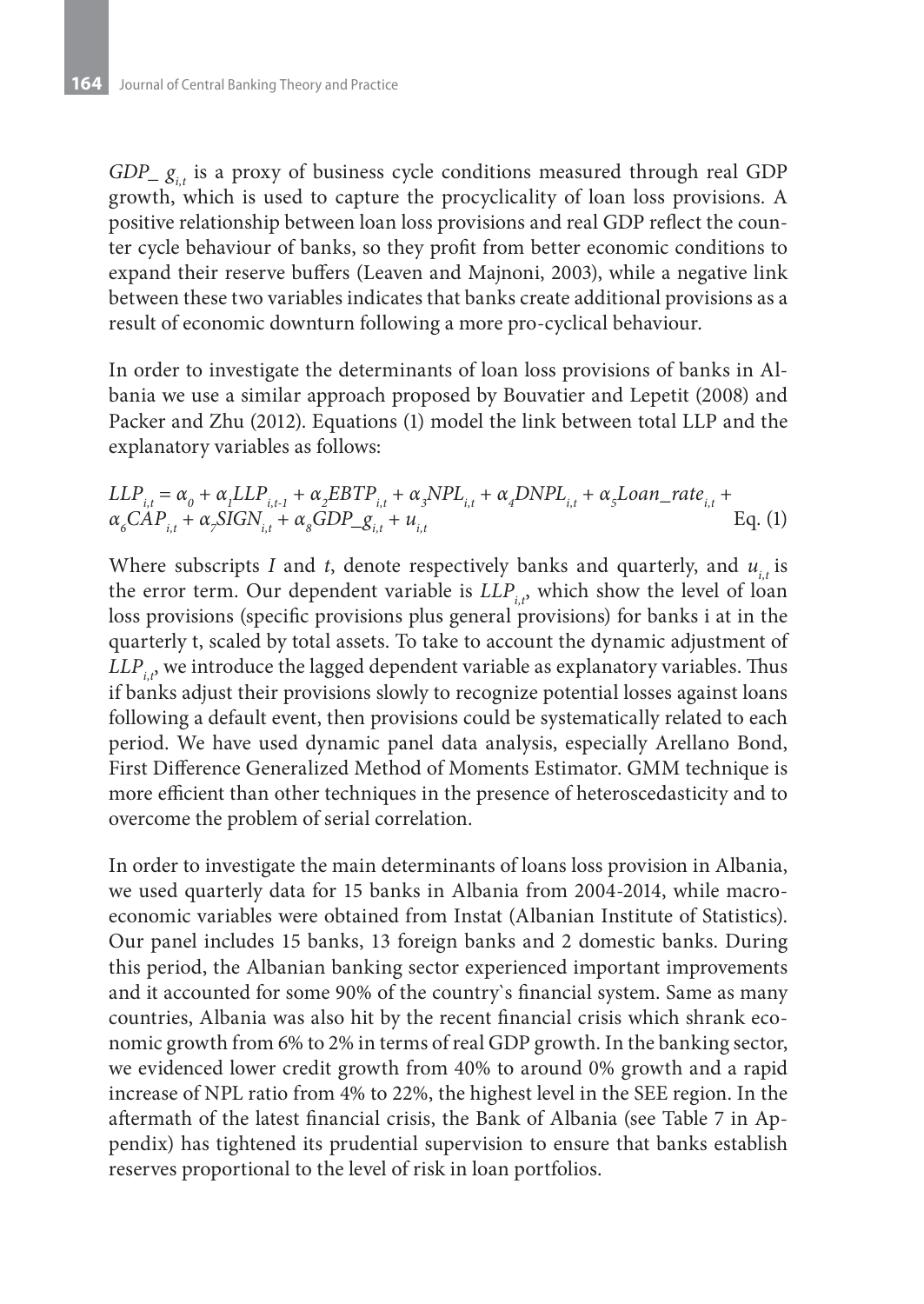In Table 1 we show some descriptive statistics of the main variables that we have considered in our model.

| Variables   | Definition                                                                               | Nr.  | Mean        | Std. Dev | Min.             | Maks.   |
|-------------|------------------------------------------------------------------------------------------|------|-------------|----------|------------------|---------|
| <b>LLP</b>  | Loan loss provision as a ratio of total<br>assets                                        | 660  | 0.00561     | 0.01092  | $-0.03453$       | 0.06086 |
| <b>LLR</b>  | Loan loss reserve as a ratio of total<br>assets                                          |      | 660 0.03448 | 0.04617  | $\left( \right)$ | 0.23061 |
| <b>EBTP</b> | Earnings before taxes and loan loss<br>provisions as a ratio of total assets             | 660  | 0.00616     |          | 0.01535 -0.07209 | 0.18050 |
| <b>SIGN</b> | One-year-ahead percentage change<br>of earnings before interest, taxes and<br>provisions | 600  | 0.30231     | 7.66683  | $-27.2946$       | 159.074 |
| <b>NPL</b>  | Nonperforming loan as a ratio of total<br>loans                                          | 658. | 0.11664     | 0.13183  | $\Omega$         |         |
| <b>DNPL</b> | First differences of nonperforming<br>loans ratio                                        | 598  | 0.02048     | 0.09714  | $-0.9999$        |         |
| Loan rate   | Loan to asset ratio                                                                      | 660  | 0.45369     | 0.20537  | $\Omega$         | 0.9615  |
| CAP         | Total capital (Tier I+Tier II) as a ratio of<br>total assets                             | 660- | 0.32297     | 0.31464  | 0.04417          | 1.53144 |
| Car ratio   | Total capital as a ratio of risk weighted<br>asset                                       | 660- | 0.36667     | 0.54157  | 0.0414           | 3.951   |
| GDP q       | Annual growth rate of real GDP                                                           | 660  | 0.04113     | 0.03354  | $-0.03$          | 0.11    |

**Table 1: Descriptive statistic of main variables (in percentage)**

Source: Bank of Albania, Instat, author's calculations

Most of the variables are expressed as the ratio of total assets despite the annual growth rate of real lending and real economic growth. The data show that lending is an important activity of banks in Albania, with a mean of around 45.6% as the ratio of total assets, while the annual growth rate of real lending averages 47%. Loan loss provisions as a ratio of total assets have a mean of 1.06% and the maximum of 5.53%, while loan loss reserves average 3.13% of total assets with the maximum of around 18.3%.

The correlation matrix (Table 2) gives an overview of some interesting linkages between our main variables. We find a positive correlation between loan loss provisions and earnings before taxes and provisions, non-performing loans and loan rate and a negative correlation between loan loss provisions and real loans growth, capital ratio and real GDP growth.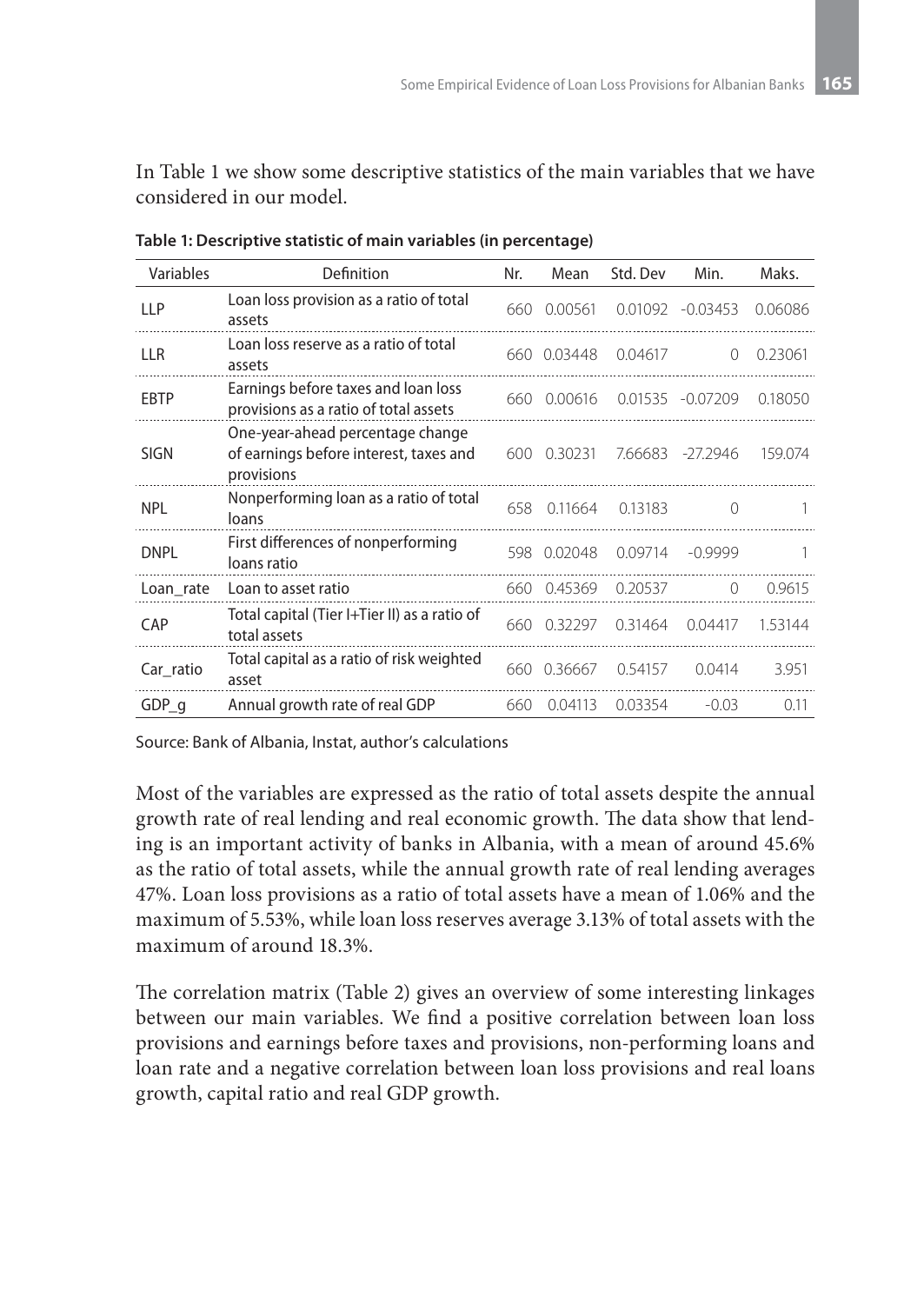| Correlation | <b>LLP</b> | GDP G     | Loan rate | EBTP      | <b>SIGN</b> | CAP       | <b>NPL</b> | <b>DNPL</b> | $Loan_q$ |
|-------------|------------|-----------|-----------|-----------|-------------|-----------|------------|-------------|----------|
| <b>LLP</b>  | 1.000      |           |           |           |             |           |            |             |          |
| GDP G       | $-0.1662$  | 1.000     |           |           |             |           |            |             |          |
| Loan rate   | 0.4779     | $-0.1262$ | 1.000     |           |             |           |            |             |          |
| <b>FRTP</b> | 0.3220     | 00535     | 0.2463    | 1000      |             |           |            |             |          |
| <b>SIGN</b> | $-0.0590$  | 0.0427    | $-0.1118$ | $-0.0215$ | 1.000       |           |            |             |          |
| CAP         | $-0.1841$  | 0.0162    | $-0.5123$ | $-0.4871$ | 0.0964      | 1000      |            |             |          |
| <b>NPL</b>  | 0.1982     | $-0.3294$ | 01411     | $-0.0759$ | $-0.0482$   | $-0.0891$ | 1000       |             |          |
| <b>DNPI</b> | 01350      | -0.0373   | 0.2878    | 01449     | $-0.0220$   | $-0.2646$ | $-0.355$   | 1000        |          |
| Loan q      | $-0.002$   | 0.0504    | $-0.0314$ | $-0.268$  | $-0.009$    | 0.0321    | $-0.093$   | $-0.012$    | 1 000    |

#### **Table 2: Correlation matrix**

Source: Bank of Albania, Instat, author's calculations

In order to obtain robust and unbiased result, we did some preliminary tests. In addition, we ran unit root tests for the whole banking series of our sample. The literature provides a variety of tests for unit roots or stationary in panel datasets such us the following: Levin–Lin–Chu, LLC(2002); Harris–Tzavalis, HT (1999); Breitung (2000); Breitung and Das (2005); Im–Pesaran–Shin, IPSH (2003), and Fisher-type (Choi 2001). These tests have as the null hypothesis that all the panels contain a unit root, while the Hadri (2000) Lagrange multiplier (LM) test has as the null hypothesis that all the panels are (trend) stationary. The majority of the tests assume that we have a balanced panel dataset, but the Im–Pesaran–Shin and Fisher-type tests allow for unbalanced panels. So in our case we have considered these two tests. After performing the unit root tests, we reject the null hypothesis for all the series that we consider in our model confirming that all data are stationary.

|             | Fisher-type based on ADF test Fisher-type based on PP test<br>Ho: all panel contain<br>a unit root | Ho: all panel contain<br>a unit root | Im-Pasaran-Shin test<br>Ho: all panel contain<br>a unit root |
|-------------|----------------------------------------------------------------------------------------------------|--------------------------------------|--------------------------------------------------------------|
| IIP         | $218.56***$ (0.000)                                                                                | $131.18***$ (0.000)                  | $-7.82***$ (0.000)                                           |
| <b>EBTP</b> | $155.71***$ (0.000)                                                                                | 147.39***(0.000)                     | $-10.95***$ (0.000)                                          |
| <b>NPL</b>  | 80.63***(0.000)                                                                                    | $41.33***(0.000)$                    | $-3.54***(0.000)$                                            |
| Loan rate   | $100.4***(0.000)$                                                                                  | 33.06 (0.42)                         | $-2.71***$ (0.000)                                           |
| <b>DNPL</b> | 497.85***(0.000)                                                                                   | 546.02***(0.000)                     | $-14.48***$ (0.000)                                          |
| Loan_growth | 263.3***(0.000)                                                                                    | $151.93***$ (0.000)                  | $-9.3***(0.000)$                                             |
| Cap_ratio   | 191.18***(0.000)                                                                                   | 224.71***(0.000)                     | $-7.99***$ (0.000)                                           |
| $Car_$ gap  | 294.07***(0.000)                                                                                   | 266.05***(0.000)                     | $-7.31***$ (0.000)                                           |
| $GDG_q$     | $163.9***(0.000)$                                                                                  | 241.47***(0.000)                     | $-11.05***$ (0.000)                                          |
| <b>SIGN</b> | 628.05                                                                                             | 761.3***(0.000)                      | $-16.98***(0.000)$                                           |

### **Table 3: Unit root test result**

Source: Bank of Albania, Instat, author's calculations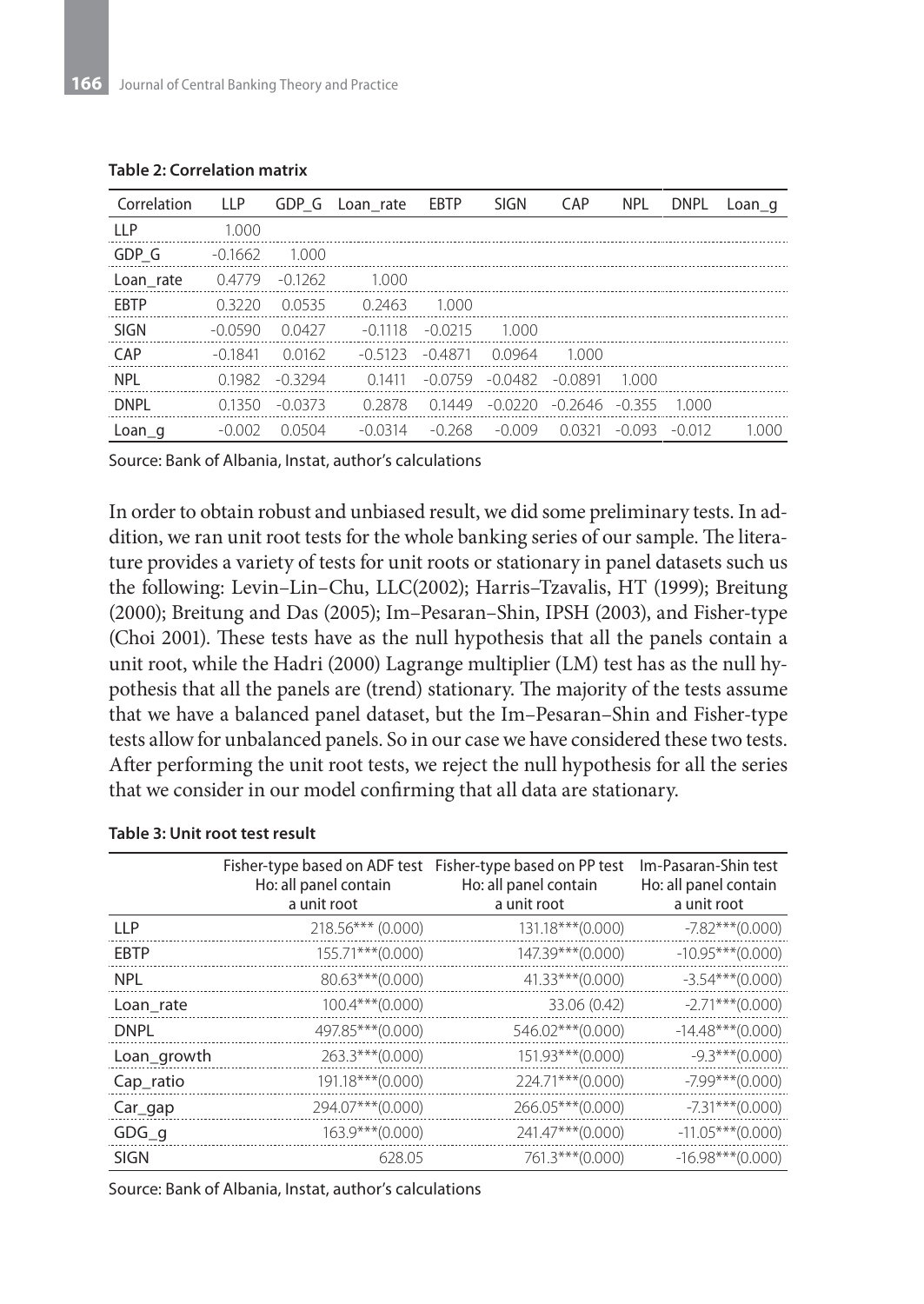### **IV. Results**

Based on the methodology presented above, we have analysed the determinants of loan loss provisions in Albania. The empirical analysis is based on the estimation of generalized method of moments (GMM) using first differences (Arellano and Bond, 1991).Variables are in difference to control for unobservable banks specific effects.

|                                                                                                    | Endogenous variable: $LLP_{i}$ |                           |  |  |  |  |
|----------------------------------------------------------------------------------------------------|--------------------------------|---------------------------|--|--|--|--|
| <b>Explanatory variables</b>                                                                       | (1)                            | (2)                       |  |  |  |  |
|                                                                                                    | Arellano-Bond estimation-      | Arellano-Bond estimation- |  |  |  |  |
|                                                                                                    | two step estimation            | two step estimation       |  |  |  |  |
| $LLP_{i+1}$                                                                                        | $0.39673***$                   | $0.4986***$               |  |  |  |  |
|                                                                                                    | (0.003)                        | (0.008)                   |  |  |  |  |
| $EBTP_{i,t}$                                                                                       | $0.16159***$                   | $0.20792***$              |  |  |  |  |
|                                                                                                    | (0.000)                        | (0.000)                   |  |  |  |  |
| $NPL_{i,t}$                                                                                        | $0.01563***$                   |                           |  |  |  |  |
|                                                                                                    | (0.000)                        |                           |  |  |  |  |
| $DNPL$ <sub>i.t</sub>                                                                              | $0.01109***$                   |                           |  |  |  |  |
|                                                                                                    | (0.000)                        |                           |  |  |  |  |
| $Loan\_rate_{i,t}$                                                                                 | $0.01633**$                    | $0.0140**$                |  |  |  |  |
|                                                                                                    | (0.010)                        | (0.010)                   |  |  |  |  |
| $CAP_{i,t}$                                                                                        | 0.00018                        | 0.0004337                 |  |  |  |  |
|                                                                                                    | (0.720)                        | (0.425)                   |  |  |  |  |
| <b>SIGN</b>                                                                                        | $-0.0000045$                   | $-0.0000191$              |  |  |  |  |
|                                                                                                    | (0.828)                        | (0.845)                   |  |  |  |  |
| $GDP_q$                                                                                            | $-0.01952**$                   | $-0.02423***$             |  |  |  |  |
|                                                                                                    | (0.016)                        | (0.001)                   |  |  |  |  |
| Loan_ $g_{i,t}$                                                                                    |                                | $0.000068***$             |  |  |  |  |
|                                                                                                    |                                | (0.000)                   |  |  |  |  |
| Number of obs.                                                                                     | 540                            | 523                       |  |  |  |  |
| Number of banks                                                                                    | 15                             | 15                        |  |  |  |  |
| Sargan test of over identifying restrictions,<br>H0: over identifying restrictions are valid       |                                |                           |  |  |  |  |
|                                                                                                    | Prob> chi $2 = 1.0000$         | Prob> chi $2 = 1.0000$    |  |  |  |  |
| Arellano-Bond test for zero autocorrelation in first-differenced errors,<br>H0: no autocorrelation |                                |                           |  |  |  |  |
|                                                                                                    | $-2.5347***$                   | $-2.0112**$               |  |  |  |  |
| Order 1-p value                                                                                    | (0.0113)                       | (0.0443)                  |  |  |  |  |
|                                                                                                    | 0.63957                        | $-1.6605$                 |  |  |  |  |
| Order 2-p value                                                                                    | (0.5225)                       | (0.0986)                  |  |  |  |  |
|                                                                                                    |                                |                           |  |  |  |  |

### **Table 4: All-period determinants of loan loss provisions in Albanian banks**

Note: p-value in bracket, \*, \*\* and \*\*\* represent statistical significance at 90 %, 95 % and 99 %, respectively. Lagged explanatory variables have been used as instruments for differenced equations estimations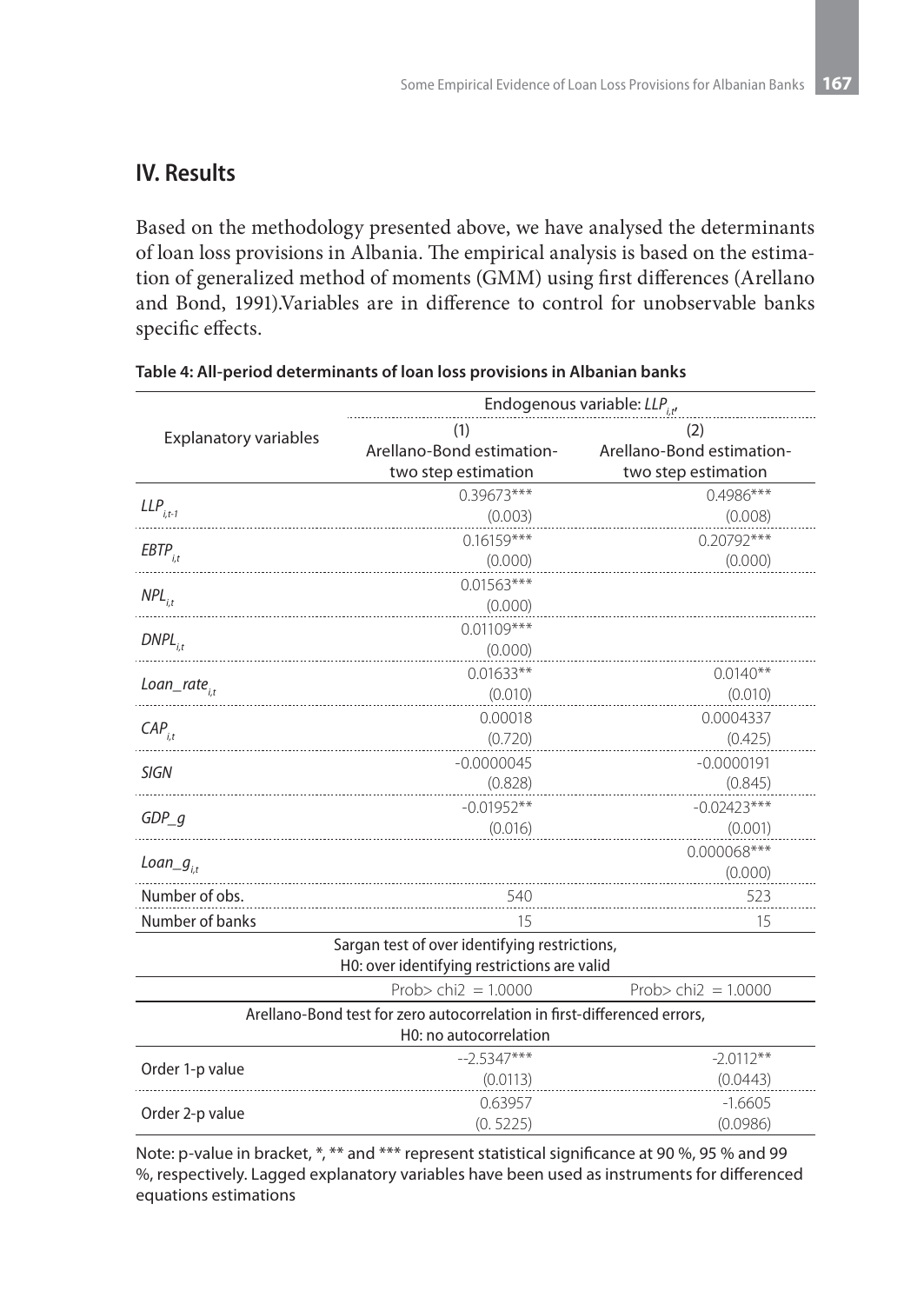Table 4 presents the estimation results of loan loss provisioning model for banks in Albania. Non-performing loans as a ratio of total loans is a measure of bank default probability and we expected a positive relationship between NPL, DNPL and LLP. In our case, we find a positive and significant relationship between two variables and loan loss provisions. So banks with higher irregular loan ratio are expected to make higher reserve to cover their expected credit risk. As we expected we find a positive and significant result between loan loss provisions and loan ratio, which is a measure of expected credit risks. So banks have showed some element of forward-looking by creating more provisions with a higher expected credit risk (Fonseca and Gonzales, 2008).

We find positive and significant coefficient between LLP and earnings before interest, taxes and provisioning, thus confirming the income smoothing hypothesis. So banks in Albania increase loan loss provisions when income is rising and contracting reserve making when profitability is under pressures. The Arellano-Bond estimation technique confirms a positive and insignificant relationship between the capital $^3$  (adequacy) ratio and loan loss provisions, which do not support the capital management hypothesis in case of Albania. Total LLP seems not to be affected by the signalling hypothesis; we find positive but insignificant results between the variable SIGN and LLP.

The coefficient of real GDP $<sup>4</sup>$  growth is negative, indicating that provisions raise</sup> more when the business cycle falls confirming thus that banks provisioning behavior is pro-cyclical and backward looking. This result is in line with other empirical research work presented in the literature such as; Leaven and Majnoni, (2003), Bikker and Metzemakers, (2005), Fonseca and Gonzales, (2008), Skala, (2014). However, this procyclical behaviour is mitigated somewhat by the impact of banks earning on provisions, as banks do provision considerably when earnings are high and vice versa (Bikker and Metzemakers, 2005).

In the second specification (Table 4, column 2), we have included loan growth to learn more about non-discretionary behaviour of the banks. We find positive and significant result between loan growth and loan loss provision, which reflect the fact that higher levels of loan growth may reflect higher credit risk. As in the first specification, we find the same results for other variables, thus confirming

<sup>&</sup>lt;sup>3</sup> We also used the capital adequacy ratio gap measured as the difference between capital adequacy and the median to check the robustness of our results. Estimation results confirm a positive and insignificant relationship between the capital adequacy ratio gap and loan loss provisions, which do not support the capital management hypotheses in Albania.

<sup>4</sup> We also obtained the same result by including the GDP gap, confirming the pro-cyclical behavior of banks in Albania.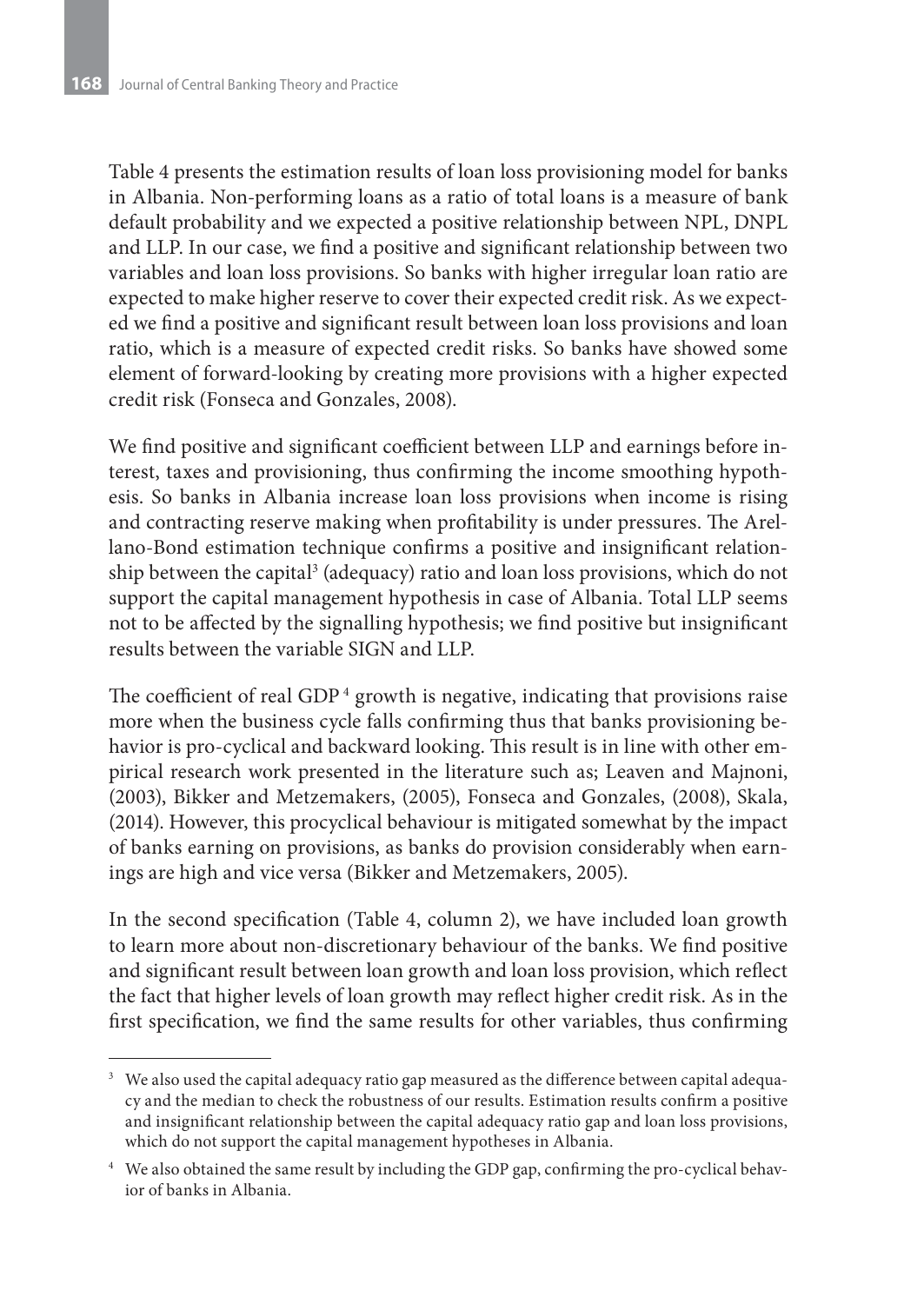income-smoothing behaviour of the banks and procyclicality between provisions and GDP growth. We do not find significant relationship between loan loss provisions, capital ratio, and SIGN, so we do not confirm the capital management hypothesis and signalling behaviour.

At the bottom of the table, we present the results of the Sargan test and the Arellano-Bond autocorrelation test. Our test result shows that our model is specified correctly, we cannot reject the null hypothesis of the Sargan test and the Arellano-Bond test shows that autocorrelation is not considered a major issue for our results.

Furthermore, we have investigated whether the global financial crisis has contributed to the cyclicality of banks provisioning behaviour. So, as Packer and Zhu (2012), we used a dummy variable, Dum\_cris to indicate the crisis period (2007-2009) and interacted this dummy with real GDP growth and earnings before taxes, interest and provisions. The estimated results from the Arellano-Bond techniques are showed in Table 5. We find that the global financial crisis has contributed significantly to the procyclicality of loan loss provisions in Albania, as confirmed by the negative and significant coefficient of interactive term between Dum\_cris and real GDP growth. Also, we confirm that during the crisis banks continued to make income smoothing, so we find positive and significant results between earning and loan loss provisions.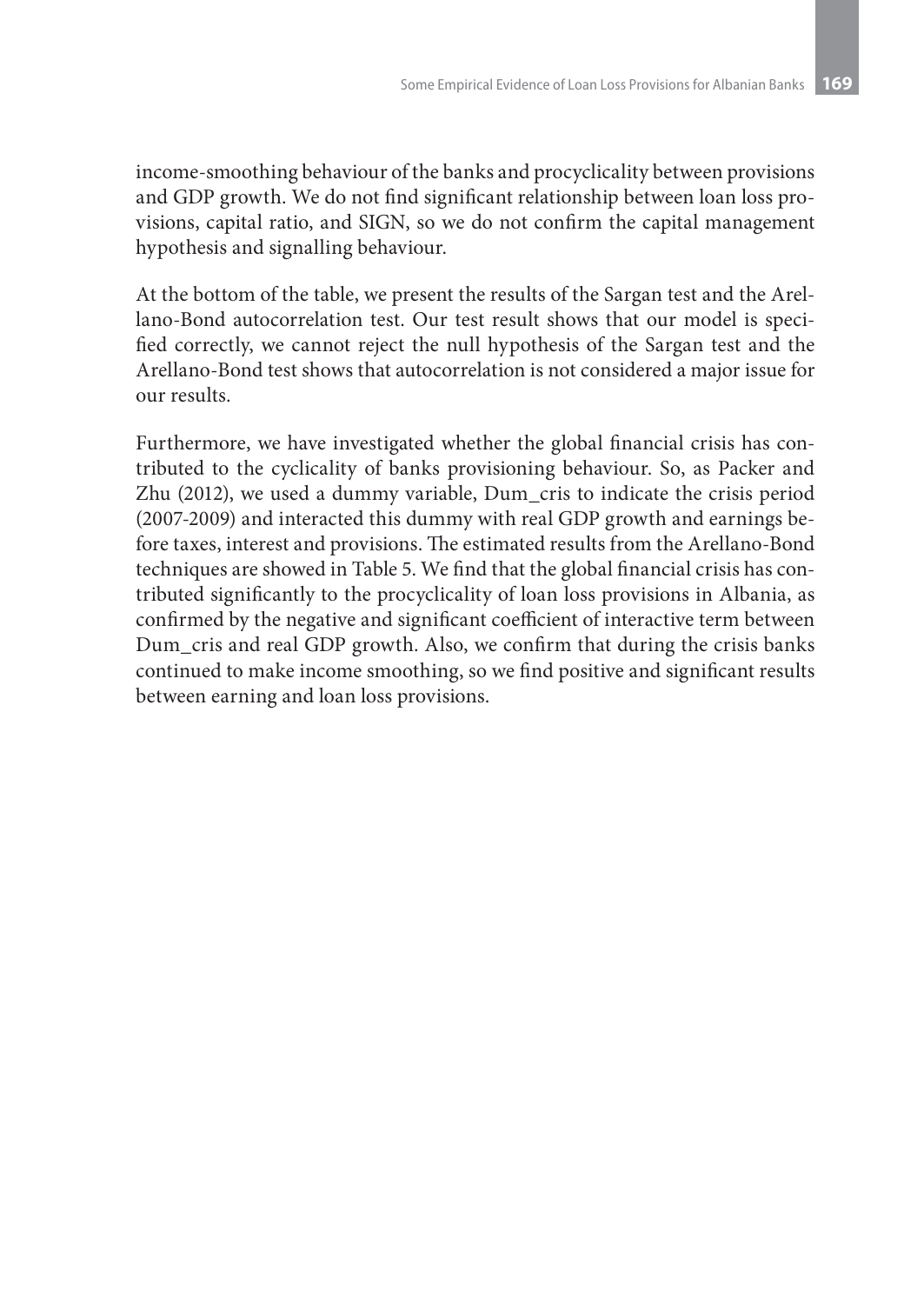|                              | Endogenous variable: $LLP_{i,t'}$                                        |  |  |  |
|------------------------------|--------------------------------------------------------------------------|--|--|--|
| <b>Explanatory variables</b> | (1)                                                                      |  |  |  |
|                              | Arellano-Bond estimation-two step estimation                             |  |  |  |
|                              | $0.47917***$                                                             |  |  |  |
| $LLP_{i,t-1}$                | (0.006)                                                                  |  |  |  |
| $EBTP_{i,t}^*Dum_cris$       | $0.11669***$                                                             |  |  |  |
|                              | (0.0008)                                                                 |  |  |  |
| $NPL_{i,t}$                  | $0.01736***$                                                             |  |  |  |
|                              | (0.001)                                                                  |  |  |  |
| $DNPL$ <sub>i.t</sub>        | $0.01377***$                                                             |  |  |  |
|                              | (0.000)                                                                  |  |  |  |
| $Loan\_rate_{i}$             | $0.01485*$                                                               |  |  |  |
|                              | (0.082)                                                                  |  |  |  |
| $CAP_{i,t}$                  | 0.000301                                                                 |  |  |  |
|                              | (0.486)                                                                  |  |  |  |
| <b>SIGN</b>                  | $-0.000003$                                                              |  |  |  |
|                              | (0.832)<br>$-0.02703***$                                                 |  |  |  |
| GDP_q*Dum_cris               | (0.000)                                                                  |  |  |  |
| Number of obs.               | 540                                                                      |  |  |  |
| Number of banks              | 15                                                                       |  |  |  |
|                              | Sargan test of over identifying restrictions                             |  |  |  |
|                              | H0: over identifying restrictions are valid                              |  |  |  |
|                              | Prob> chi $2 = 1.0000$                                                   |  |  |  |
|                              | Arellano-Bond test for zero autocorrelation in first-differenced errors, |  |  |  |
|                              | H0: no autocorrelation                                                   |  |  |  |
| Order 1-p value              | $-3.1409***$                                                             |  |  |  |
|                              | (0.0017)                                                                 |  |  |  |
| Order 2-p value              | $-1.6874$                                                                |  |  |  |
|                              | (0.1002)                                                                 |  |  |  |

### **Table 5: Determinants of bank loan loss provisions in Albania-after crisis**

Note: p-value in bracket, \*, \*\* and \*\*\* represent statistical significance at 90 %, 95 % and 99 %, respectively.

Lagged explanatory variables have been used as instruments for differenced equations estimations

# **V. Conclusions**

The recent financial crisis has emphasized the need to limit the financial system procyclicality, which involves the use of prudential policies to offset this procyclicality in order to reduce the risk of financial instability. Currently, the more proactive prudential rules that have received a lot of attentions are: the adjustment of regulatory capital ratios in a countercyclical way and dynamic provisioning.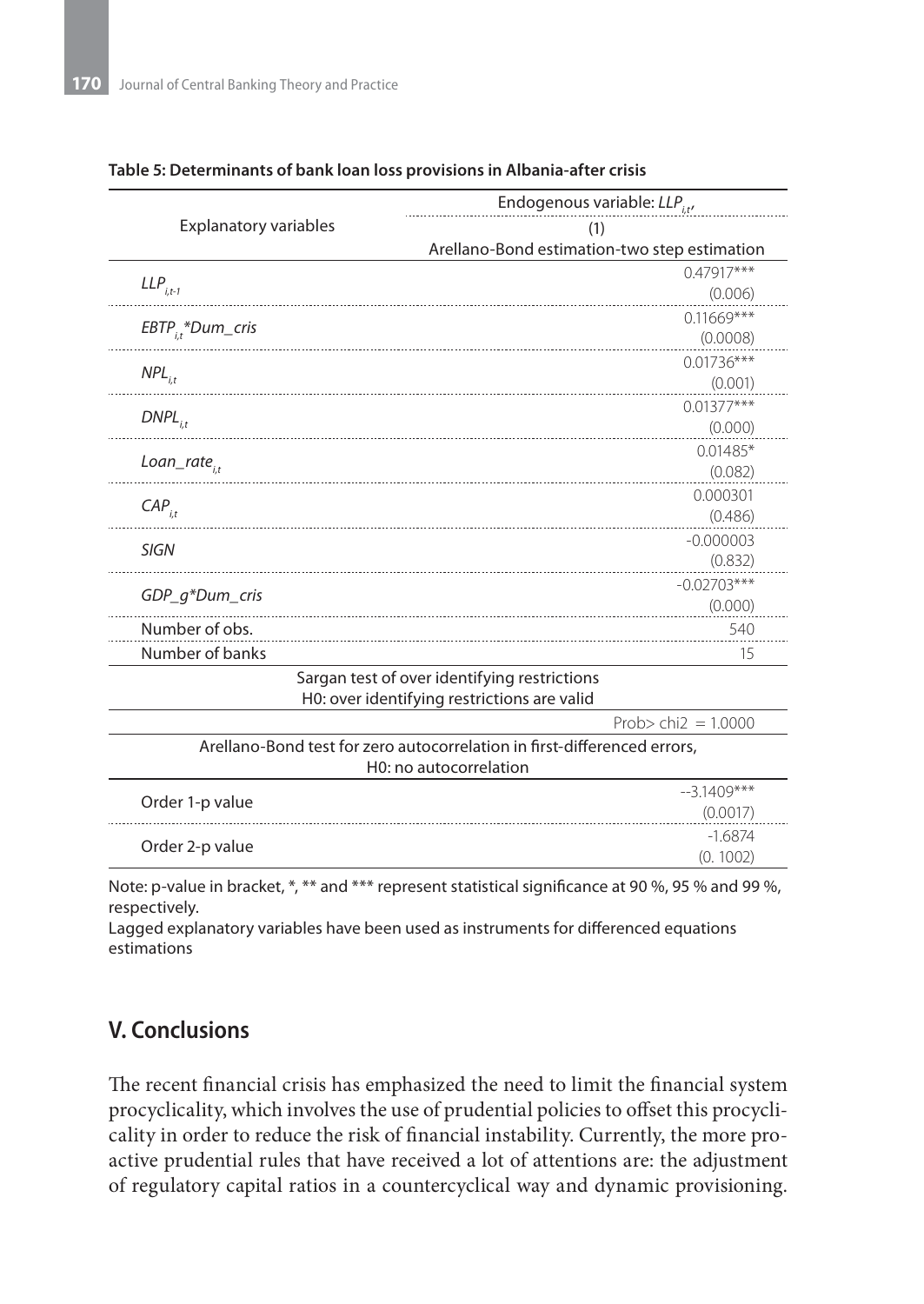Dynamic provisioning involves ex-ante general provision to cover the risk associated with economic cycle in addition to microeconomic risk in specific sectors. Thus, in order to help policymakers to take a decision about the use of prudential policies, we investigated the cyclicality of loan loss provisions of Albanian banking sector during 2004-2014, following the empirical work of Laeven and Majnoni (2003), Bikker and Metzemakers, (2005), Bouvatier, and Lepetit (2008).

Our empirical results based on the generalized method of moments (GMM) using first differences of Arellano and Bond, (1991) show that loan loss provisions of banks in Albania is driven by non-discretionary components and macroeconomic variables. Similarly to other studies, we support that banks have adopted a procyclical provisioning model towards macroeconomic cycles. We confirm that banks in Albania have used loan loss provisions to smooth income, and taking the advantages of higher profitability periods. Furthermore, our results do not support the capital management hypothesis and signalling behaviours.

We show evidence that loss provisioning model in banks in Albania is backwardlooking in the sense that it requires that a loss event has occurred before a provision can be made. We suggest the use of systems of forward-looking provisioning for banks in Albania to be more effective in diminishing credit risk.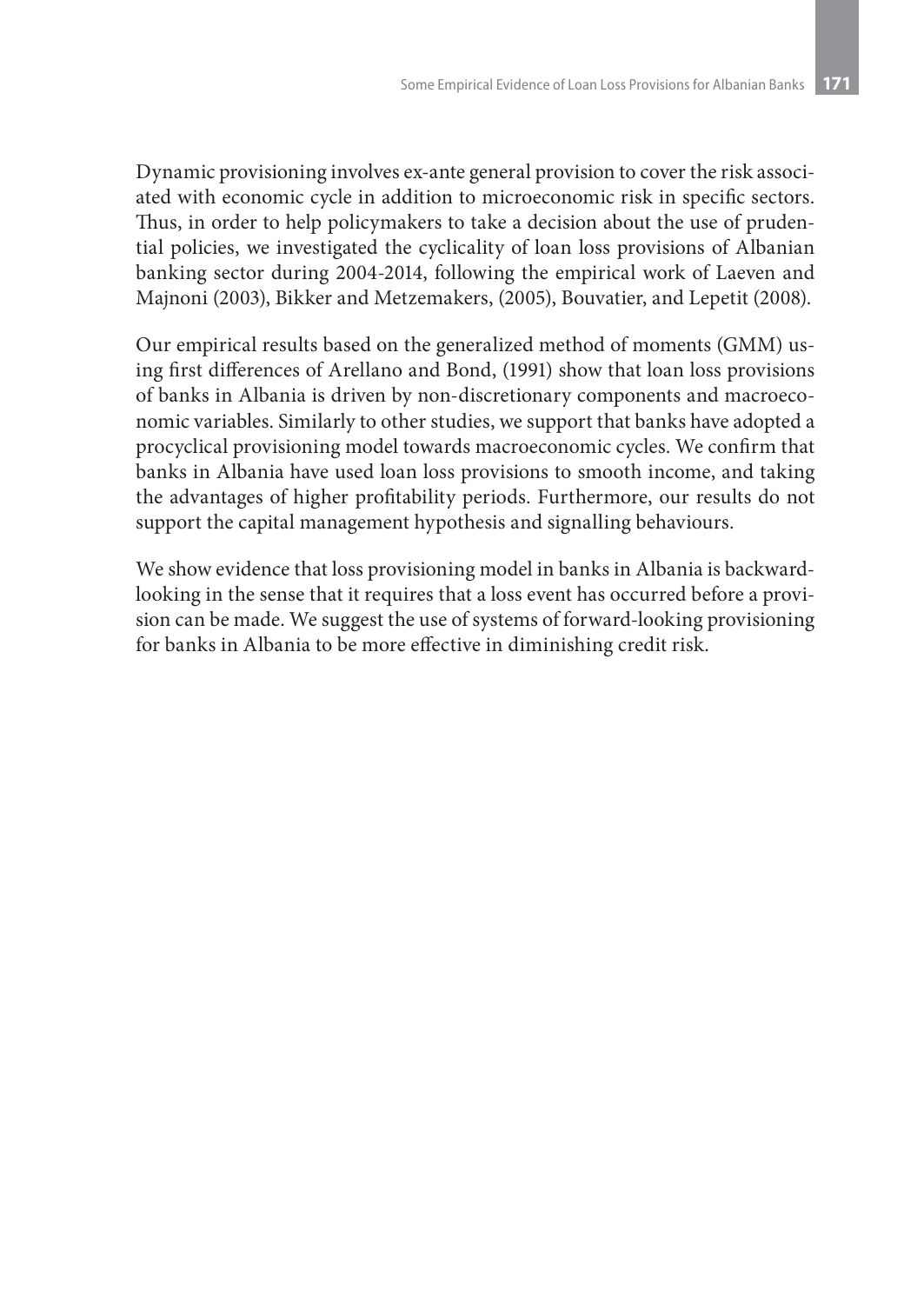# **Reference**

- 1. Ahmed, A., Takeda, C., and Thomas, Sh.,(1999). «Bank Loan Loss Provisions: A Reexamination of Capital Management, Earnings Management and Signaling Effects. »*Journal of Accounting and Economics, Volume 28, Issue 1: 1-25*
- 2. Arellano, M., and Bond.,S (1991). « Some tests of specification for panel data: Monte Carlo evidence and an application to employment equations. » *The Review of Econometric Studies* 58: 277–297.
- 3. Beatty, A., and Liao, S., (2009), «Regulatory Capital Ratios, Loan Loss Provisioning and Pro-cyclicality»,http://www.kellogg.northwestern.edu/ accounting/papers/beatty.pdf
- 4. Bikker, J. A., and Metzemakers, P. A. J. (2005), «Bank provisioning behavior and procyclicality», *Journal of International Financial Market, Institutions and Money*
- 5. Borio, C., Furfine, C., and Lowe, P., (2001) «Procyclicality of the financial system and financial stability: issues and options», *BIS Papers No 1, Bank for International Settlements, Basel, Switzerland.*
- 6. Borio, C., and Lowe, Ph., (2001) «To provision or not to provision. »*BIS Quarterly Review*,.
- 7. Bouvatier, V., and Lepetit, L., (2008), "Banks' procyclical behavior: does provisioning matter? »,*Journal of International Financial Markets, Institutions, and Money*
- 8. Cavallo, M., and Majnoni, G., (2003), «Do banks provision for bad loans in good times? Empirical evidence and policy implications»http://www1. worldbank.org/finance/assets/images/Do\_Banks\_Provision\_for\_Bad\_ Loans.pdf
- 9. Cortavarria, L., Dziobek, C., Kanaya, A., and Song, I., (2000), «Loan review, provisioning, and macroeconomic linkages", IMF Working Paper, International Monetary Fund.
- 10. Craig, R. S., Davis, E. P., and Pascual, A. G. (2006),«Sources of procyclicality in East Asia financial systems», in Stefan Gerlach and Paul Gruenwald (Eds.), Procyclicality in the Financial Systems in Asia, Palgrave.
- 11. Financial Stability Board (2009), «Guidance to assess the systemic importance of financial institutions, markets and instruments: initial considerations", Report to G20 Finance Ministers and Governors, http:// www.financialstabilityboard.org/publications/r\_091107c.pdf
- 12. Financial Stability Forum (2009), «Report of the financial stability forum on addressing procyclicality in the financial system», http://www. financialstabilityboard.org/publications/r\_0904a.pdf